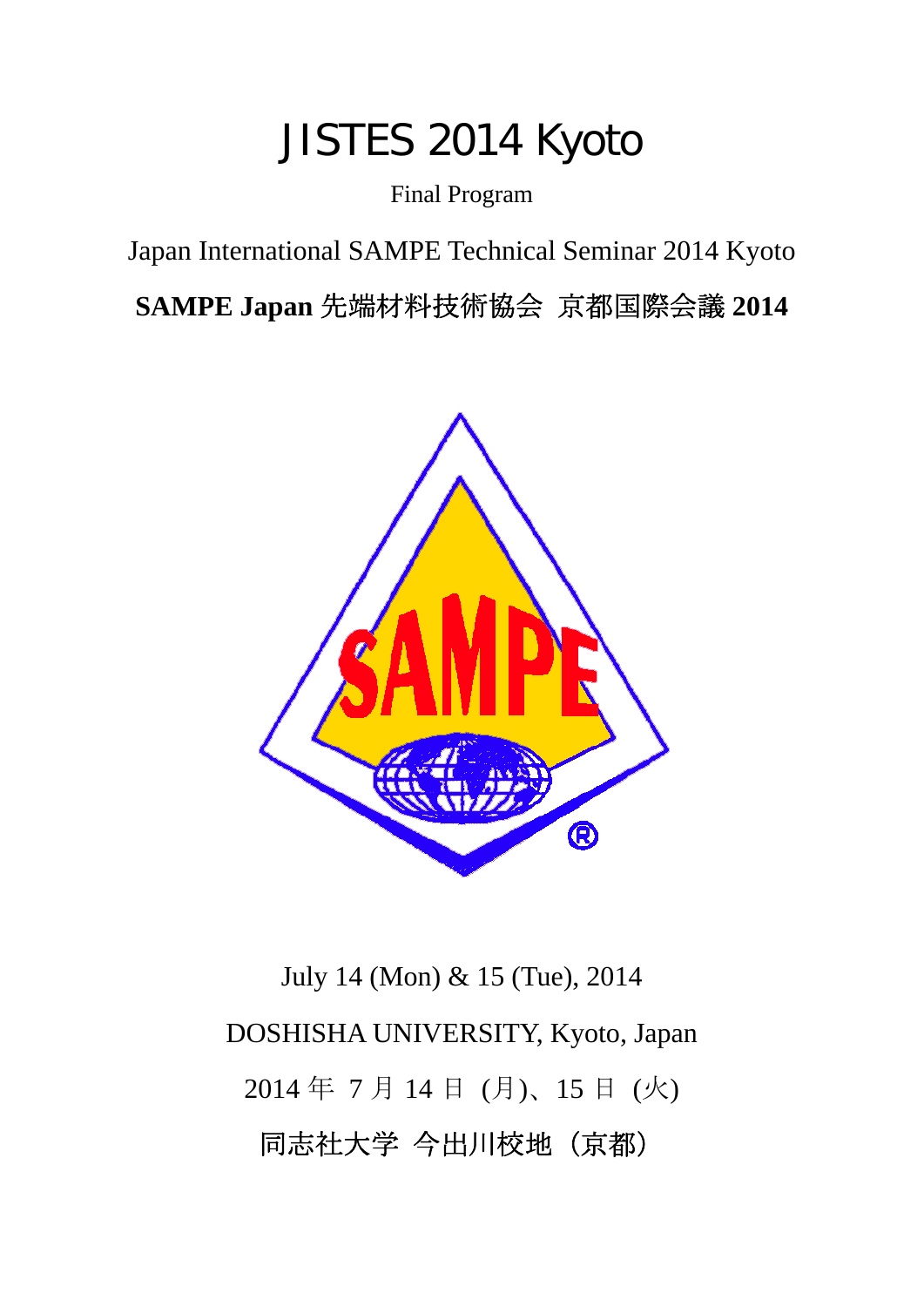## JISTES 2014 Kyoto

#### **Main Theme**

Innovative Composite Manufacturing Technologies for Automotive Industry

- 1. Date : July 14th (Mon) & 15th (Tue), 2014 開催日:2014 年 7 月 14 日(月)、15 日(火)
- 2. Venue : Kanbaikan Hall, at the Doshisha University in Kyoto 場 所:同志社大学 今出川校地(烏丸今出川上ル) 寒梅館 地下会議室
- 3. Lecturers to be invited : From Europe, Japan, Total 8 講演者:8 名 (欧州、日本) ※講演資料集:製本してお渡しします
- 4. Table-top Exhibition

 Tables are provided for showing brochures and samples enabling the attendees to understand the lectures, and for the exhibits of any composites relevant products.

 テーブルトップ展示 講演の内容の理解を高めるためのカタログ・サンプルをテーブルに展示すると 共に、企業・大学からの展示も行います。

- 5. Official Language: English or Japanese 海外発表者:英語・・・適宜通訳します。 国内発表者:日本語
- 6. Lectures Titles and Key Words

#### **Lecture 1**

**Title : Mazda "SKYACTIV" Technology and our Weight-Saving Initiatives** 

~ **In pursuit of developing a car which delivers driving pleasure and outstanding eco-friendly performance** ~

**Mr. Kiyoshi Fujiwara** 

**Managing Executive Officer** 

**in charge of Business strategy;Product , Design and Cost Innovation** 

#### **Mazda Motor Corporation (Japan)**

Key Words:

- 1) Product Development Strategy of Mazda
- 2) Outline of SKYACTIV TECHNOLOGY and Weight-Saving Initiatives
- 3) Potential Expansion in Application of Composite Materials in Automotive Industry
- 4) Desired knowledge on composite material development for commercialization

5) future vision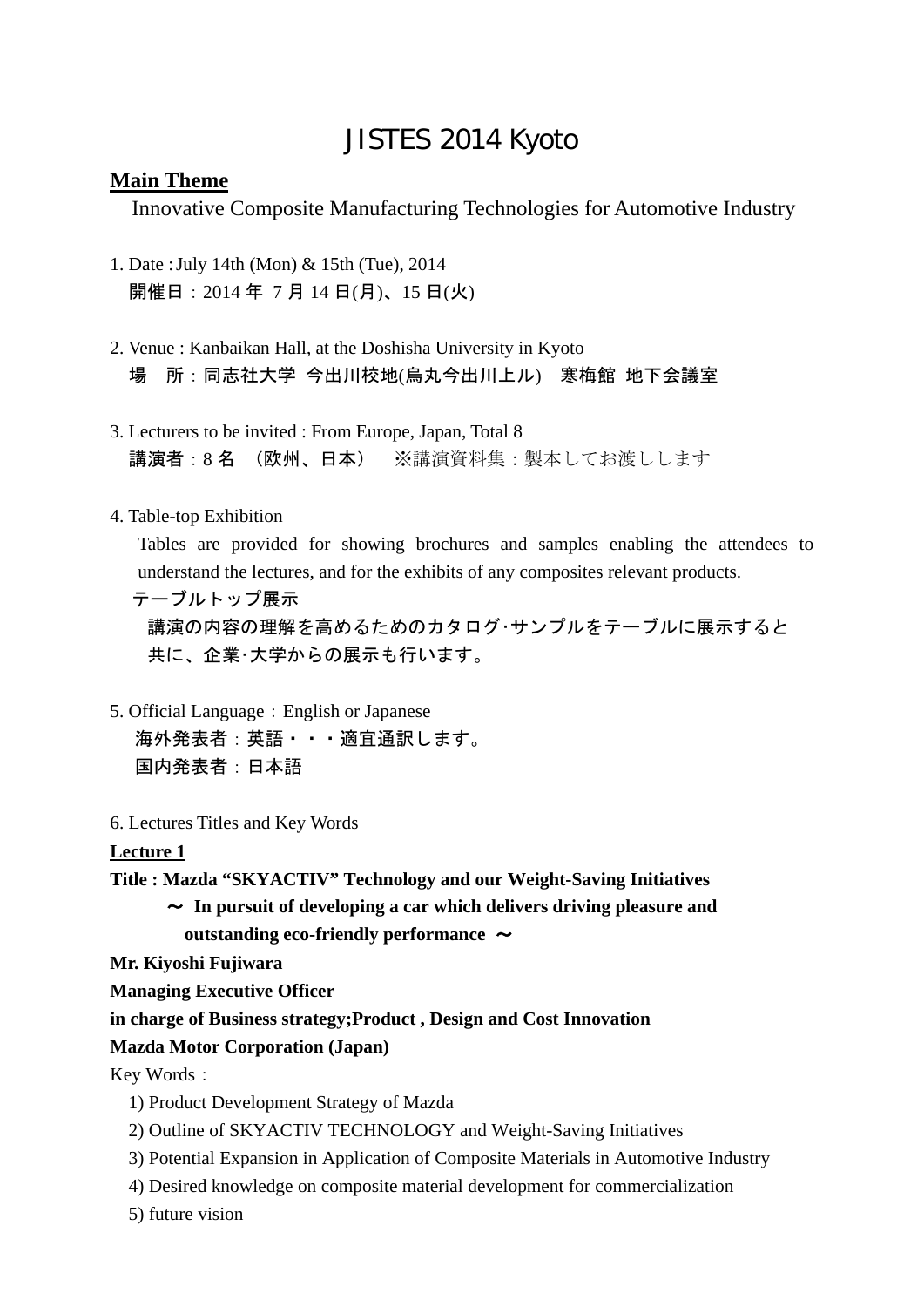#### **Lecture 2**

## **Title : Overview on current trends and state-of-the-art in lightweight materials for mass production and robotisation**

#### **Mr. Otto Kellenberger**

**KUKA (Germany)** 

Key Words:

Management, Aerospace and Composite Application

#### **Lecture 3**

## **Title : MF-TECH Filament winding robot technologies Mr. Emmanuel Flouvat MF-TECH (France)**  Key Words: Filament winding, Robot, Automated

#### **Lecture 4**

**Title : Simulation of Composites Manufacturing Processes with 'Springback' Mr. Hiroshi Niizeki Technical Director, Technical Division ESI Japan, Ltd. (Japan)**  Key Words: Fiber, Matrix, Simulation, Form, Distortion

#### **Lecture 5**

**Title : Today's and Future's CFRP Materials for Automobile Mr. Yuji Kageyama Project Manager Organic Material Dept. Vehicle Material Engineering Div. TOYOTA MOTOR CORPORATION**  Key Words: Automobile, CFRP, CFRTP, Material, Application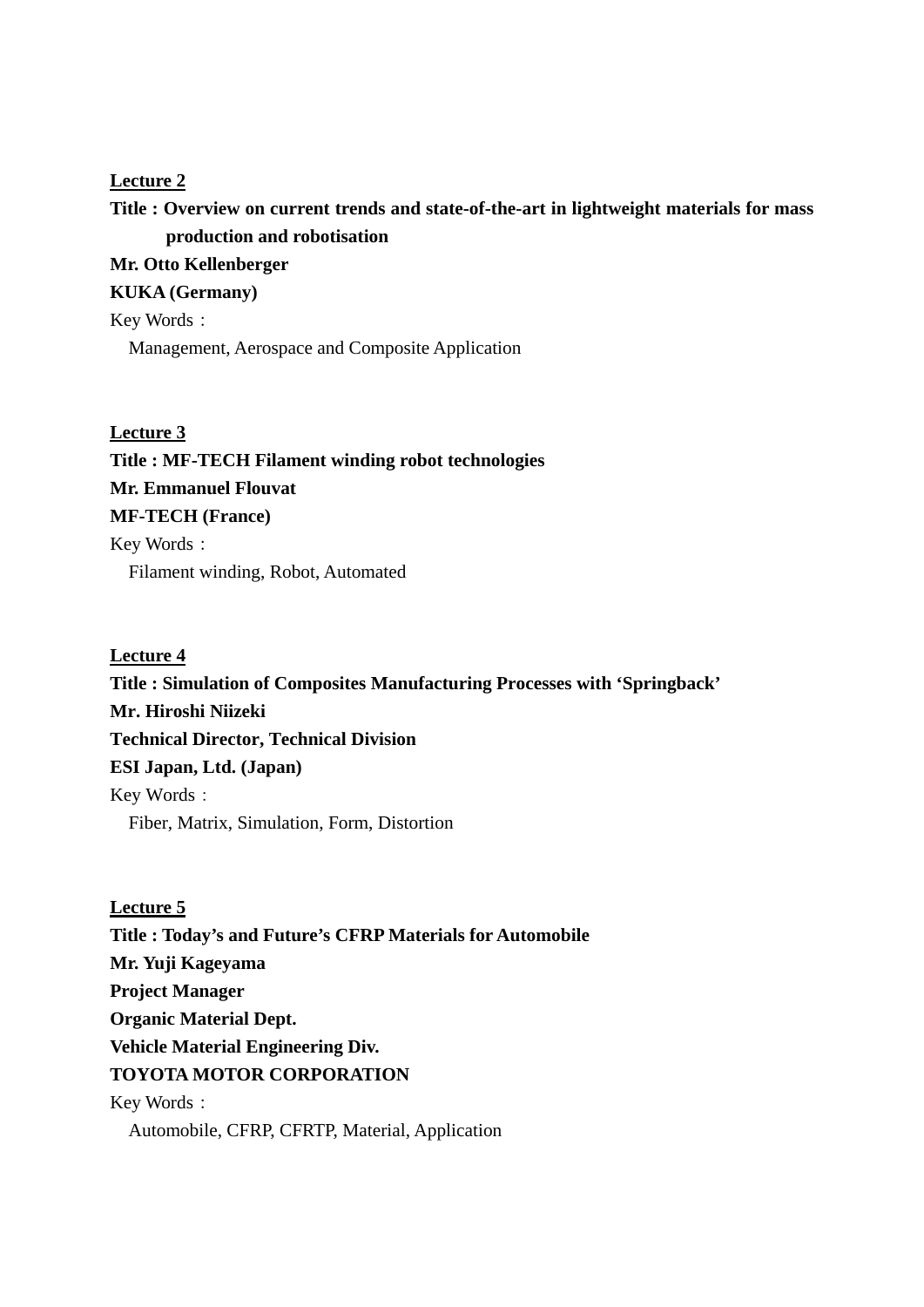#### **Lecture 6**

## **Title : Energy Efficient High Speed Production of Automotive Composites with In-Process Quality Assurance**

#### **Mr. Ben Halford**

**Chief Executive Officer (CEO)** 

#### **Surface Generation Ltd (United Kingdom)**

Key Words:

PtFS (Production to Functional Specifications), Rapid Cooling & Heating, Active Thermal Management, In-Process Quality Assurance, Out of Autoclave

#### **Lecture 7**

**Title : Japanese Compact Resin Transfer Molding Machine Mr. Hirofumi Kaga Manager Sales & Marketing Dept. Polymer Engineering Co., LTD. (Japan)**  Key Words: High Pressure RTM, What is high pressure?, Cycle Up, Accuracy, Thermosetting

#### **Lecture 8**

**Title : Long and continuous fiber reinforced composites for structural automotive composites Prof. Frank Henning Fraunhofer Institute for Chemical Technology (ICT) (Germany)**  Key Words: Thermoplastic composites, LFT-D, Thermoplastic RTM (T-RTM)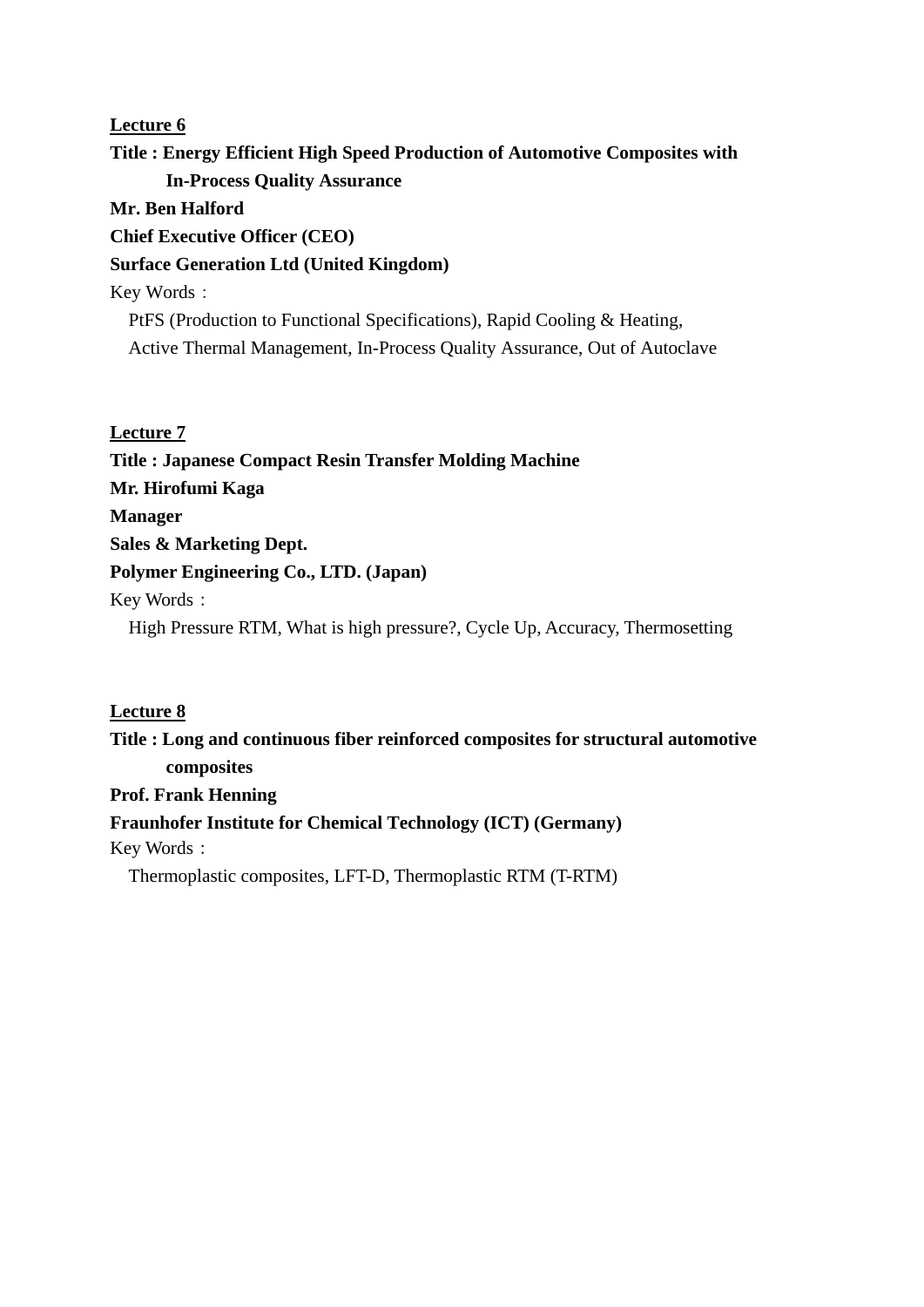## 7. Program Schedule:プログラム (Tentative)

| $7/14$ (Mon. 月)                  |                                                                          | $7/15$ (Tue. 火)               |                                                                                    |
|----------------------------------|--------------------------------------------------------------------------|-------------------------------|------------------------------------------------------------------------------------|
| $10:30 - 10:40$                  | <b>Opening Remarks</b><br><b>SAMPE Japan President</b><br>Prof. Ishikawa |                               |                                                                                    |
| <b>Session Chair: Mr. Yamane</b> |                                                                          | Session Chair: Mr. Kuratani   |                                                                                    |
| $10:40 - 11:40$                  | Lecture 1<br>Mr. Kiyoshi Fujiwara<br><b>MAZDA</b><br>Japan               | $10:00 - 11:15$               | Lecture 5<br>Mr. Yuji Kageyama<br><b>TOYOTA</b><br>Japan                           |
| $11:40 - 13:00$                  | Lunch                                                                    | $11:15 - 12:30$               | Lunch                                                                              |
| Session Chair: Mr. Kuratani      |                                                                          | Session Chair: Mr. Yanagihara |                                                                                    |
| $13:00 - 14:15$                  | Lecture 2<br>Mr. Otto Kellenberger<br><b>KUKA</b><br>Germany             | $12:30 - 13:45$               | Lecture 6<br>Mr. Ben Halford<br><b>Surface Generation</b><br><b>United Kingdom</b> |
| $14:15 - 15:30$                  | Lecture 3<br>Mr. Emmanuel Flouvat<br>MF-TECH<br>France                   | $13:45 - 15:00$               | Lecture 7<br>Mr. Hirofumi Kaga<br>Polymer Engineering<br>Japan                     |
| $15:30 - 16:00$                  | <b>Coffee Break</b>                                                      | $15:00 - 15:30$               | <b>Coffee Break</b>                                                                |
| Session Chair: Mr. Uenoyama      |                                                                          | Session Chair: Prof. Tanaka   |                                                                                    |
| $16:00 - 17:15$                  | Lecture 4<br>Mr. Hiroshi Niizeki<br><b>ESI</b><br>Japan                  | $15:30 - 16:45$               | Lecture 8<br>Prof. Frank Henning<br>Fraunhofer ICT<br>Germany                      |
| $17:30 - 19:00$                  | Banquet at<br><b>SECOND HOUSE will</b><br>(Kanbaikan 7F)                 | $16:45 - 17:00$               | <b>Closing Remark</b>                                                              |

7/14 – 16: Gion Festival, Pre-Festival Evening

 $7/17$  : Gion Festival Grand Parade  $(9:00 - 12:00)$ 

7月14~16日: 祇園祭の宵々々山、宵々山、宵山の夕べ

7月17日 : 祇園祭の山鉾巡行 (午前9時~12時)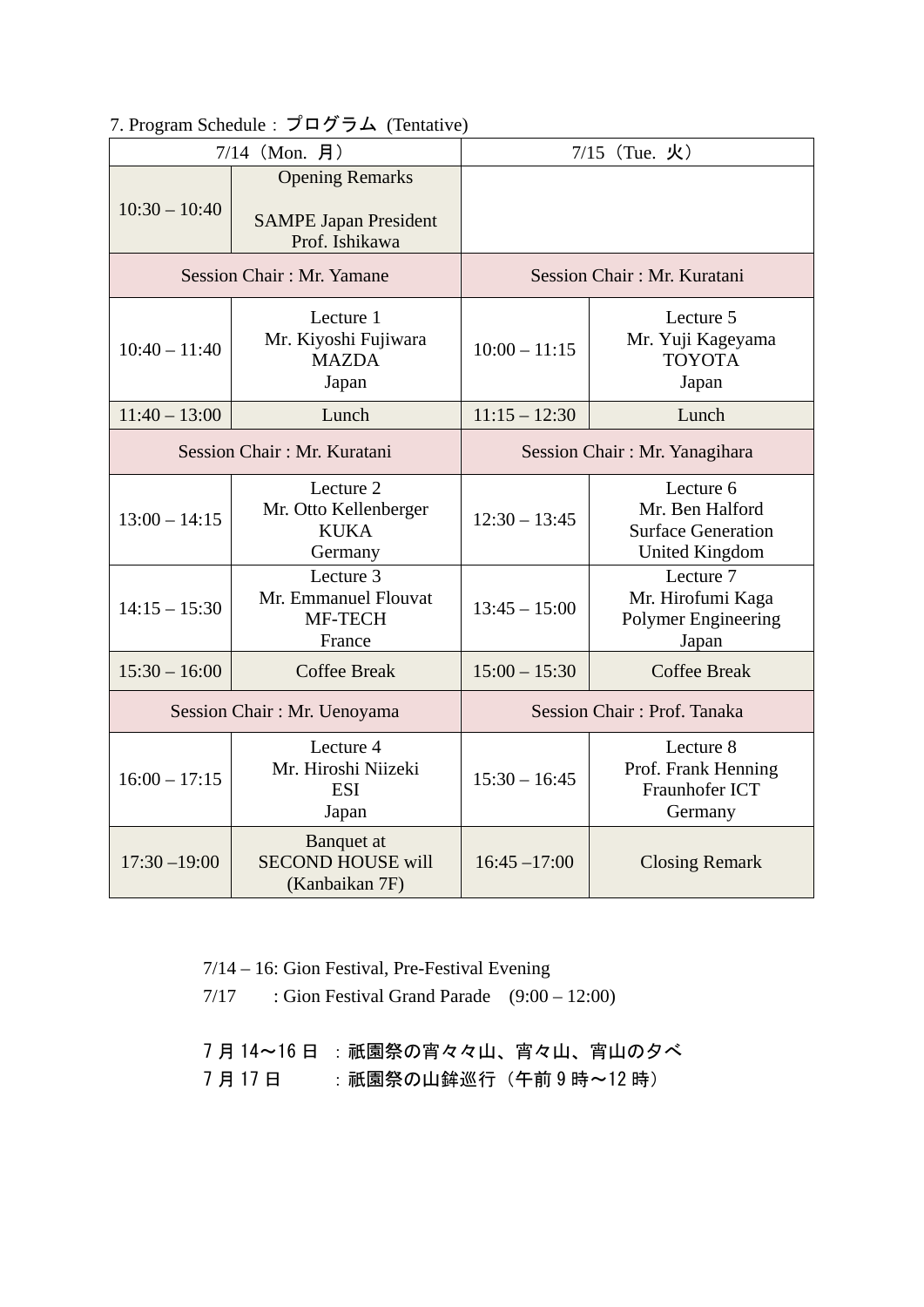

Pre-Festival Evening Grand parade



7. Registration fee (参加費)

| SAMPE Member (会員) |       |
|-------------------|-------|
| Non Member        | (非会員) |
| <b>Students</b>   | (学生)  |

Table top Exp.  $(\bar{\tau} - \vec{J})$ ルトップ展示) ¥50,000

early bird(until 5/31) 6/1 $\sim$  $\text{\textsterling}30,000$   $\text{\textsterling}40,000$ Non Member (非会員) ¥40,000 ¥50,000  $\text{\yen} 5,000$  (Banquet is not included.) (バンケットは別途料金) (Seminar fee for One-person is free.) (セミナー1名無料)

#### Organization:

先端材料技術協会(SAMPE Japan)

会 長 石川 隆司 名古屋大学 ナショナルコンポジットセンター ( President Takashi Ishikawa National Composites Center Nagoya University )

Organizing committee members of JISTES 2014 Kyoto

| Chairman      | Yasunari Kuratani  | <b>KADO</b> Corporation                          |
|---------------|--------------------|--------------------------------------------------|
| Vice-chairman | Takeshi Tanamura   | SHIKIBO LTD.                                     |
| Treasurer     | Masahiro Shinohara | Department of Mechanical Engineering             |
|               |                    | Maizuru National College of Technology           |
|               | Masaki Uenoyama    | TEIJIN LIMITED.                                  |
|               | Kazumasa Kawabe    | Industrial Technology Center of Fukui Prefecture |
|               | Tsutao Katayama    | Department of Biomedical Engineering             |
|               |                    | Faculty of Life and Medical Science              |
|               |                    | Doshisha University                              |
|               | Yoshiaki Sakatani  | JAPAN MOLD SYSTEMS CO., LTD.                     |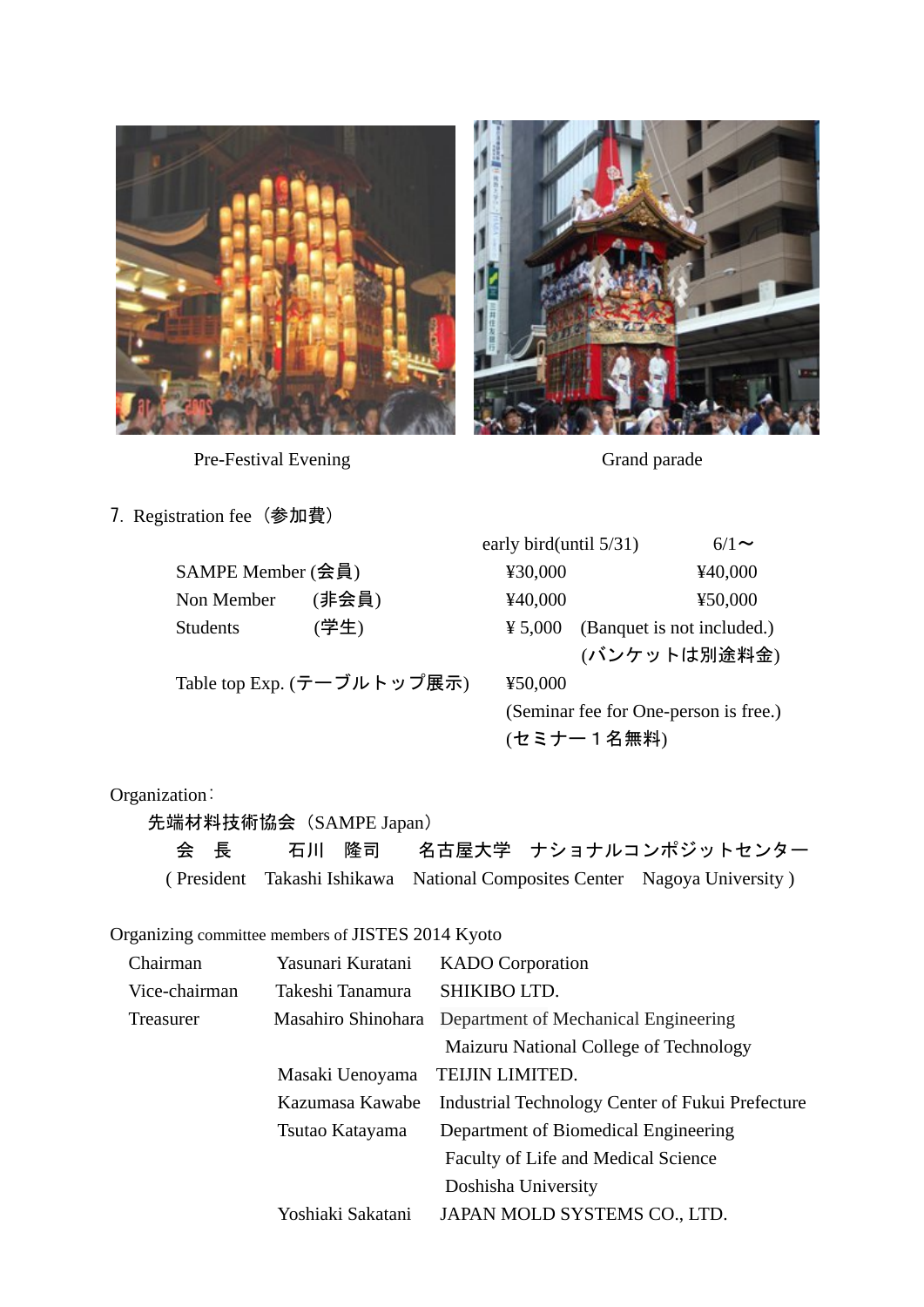| Toshihide Sugahara | MARUHACHI CO., LTD.                   |
|--------------------|---------------------------------------|
| Kazuto Tanaka      | Department of Biomedical Engineering  |
|                    | Faculty of Life and Medical Science   |
|                    | Doshisha University                   |
| Nagahisa Toyodome  | <b>Ibaraki Industrial Corporation</b> |
| Junichi Matsui     | Department of Engineering             |
|                    | Kanazawa Institute of Technology      |
|                    | Venture Labo Co., Ltd.                |
| Junichi Yanagihara | MAGIC BOX JP Co., Ltd.                |
| Masachika Yamane   | <b>National Composites Center</b>     |
|                    | Nagoya University                     |

#### JISTES 2014 Kyoto 実行委員会

|      | 実行委員長 倉谷 泰成 | (株)カドコーポレーション         |
|------|-------------|-----------------------|
| 副委員長 | 田那村 武司      | シキボウ(株)               |
| 会計   | 篠原 正浩       | 舞鶴工業高等専門学校 機械工学科      |
|      | 雅樹<br>上野山   | 帝人(株)                 |
|      | 川邊<br>和正    | 福井県工業技術センター           |
|      | 傳生<br>片山    | 同志社大学 生命医科学部          |
|      | 芳秋<br>酒谷    | (株)日本モールドシステム         |
|      | 菅原<br>寿秀    | 丸八(株)                 |
|      | 田中<br>和人    | 同志社大学 生命医科学部          |
|      | 豊留<br>永久    | 茨木工業 (株)              |
|      | 松井<br>醇一    | 金沢工業大学 工学部、(株)ベンチャーラボ |
|      | 柳原<br>淳一    | (株)マジックボックスJP         |
|      | 山根<br>正睦    | 名古屋大学 ナショナルコンポジットセンター |

#### Support

Doshisha University Research and Development Center for Advanced Composite Materials

協賛

同志社大学 先端複合材料研究センター

#### Contact:

SAMPE Japan ISO

 Tel : 03-5907-3750 Fax : 03-5907-6364 e-mail : g001sentan-mng@ml.gakkai.ne.jp

問い合せ先:

### 先端材料技術協会事務局

 Tel : 03-5907-3750 Fax : 03-5907-6364 e-mail : g001sentan-mng@ml.gakkai.ne.jp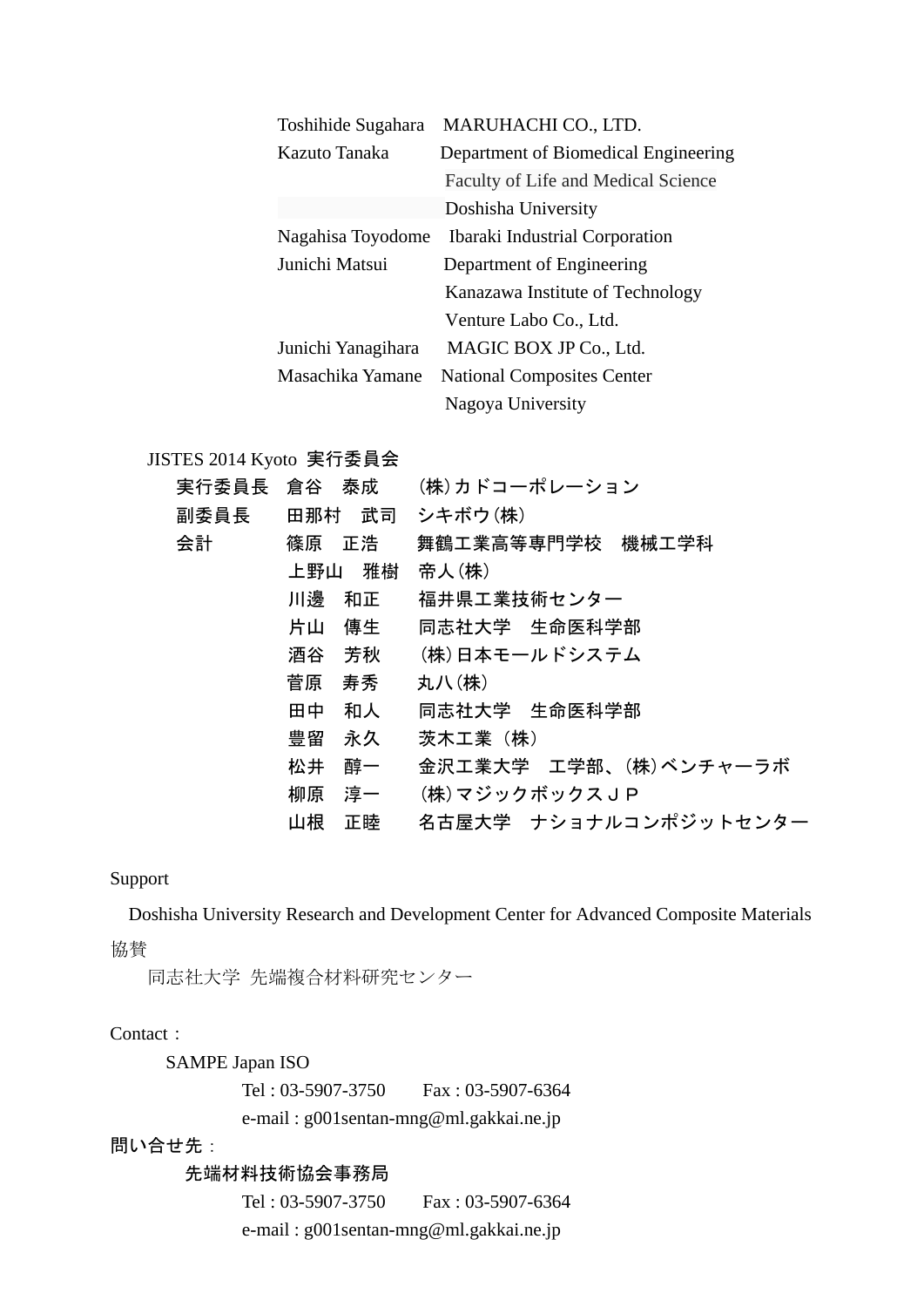

## **Kanbaikan Hall**



会場アクセス

京都市営地下鉄烏丸線「今出川」駅 2 番出口から北へ徒歩 1 分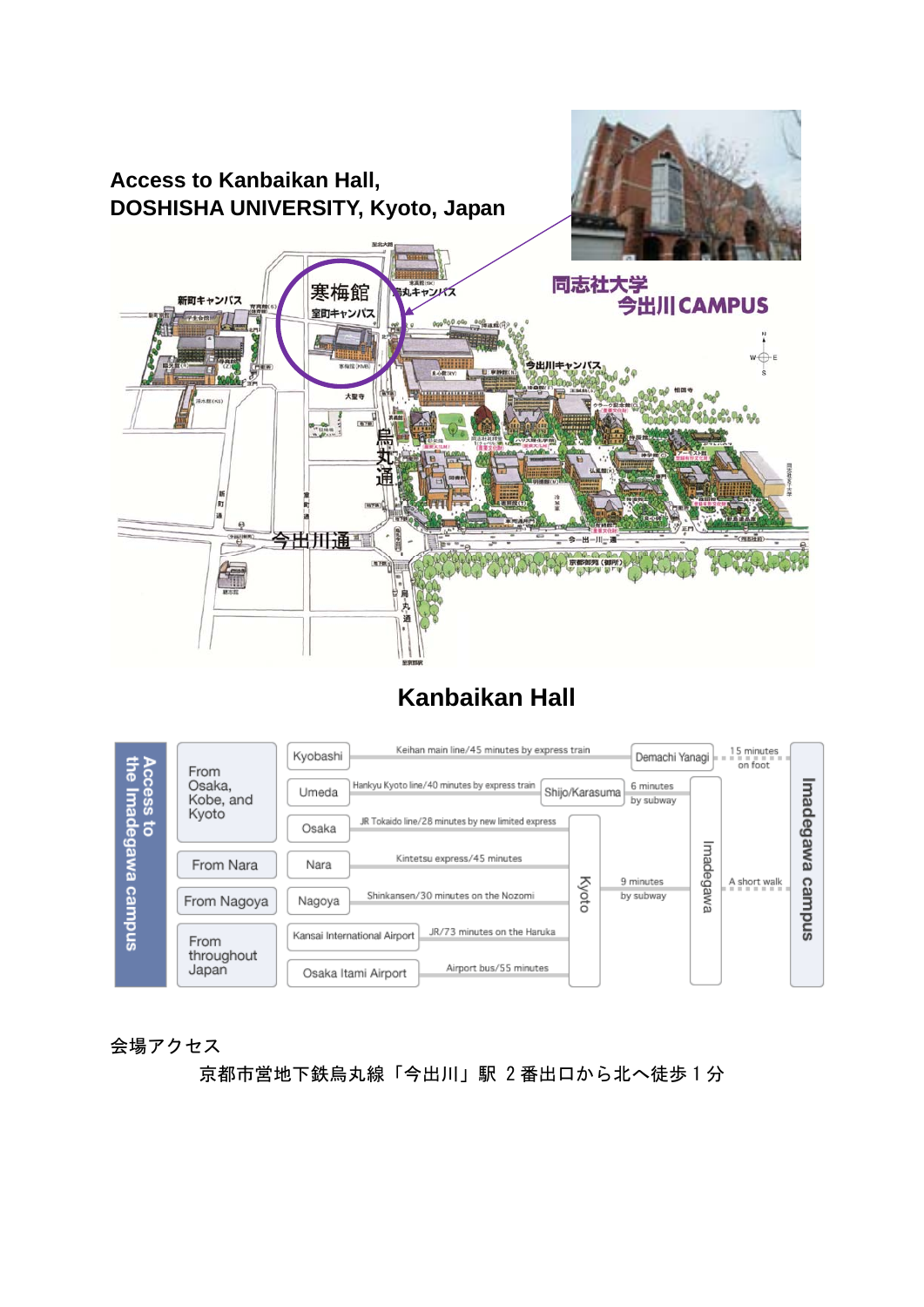申込み方法:

下記申込用紙に必要事項を記載の上、先端材料技術協会まで、

FAX  $(03-5907-6364)$ または、e-mail $(g001$ sentan-mng@ml.gakkai.ne.jp)に てお申し込み下さい。(5 月 31 日までにお申し込み下さい)

参加費・申込み締め切り:

|                   |                            | early bird(until $5/31$ ) | $6/1$ ~                               |
|-------------------|----------------------------|---------------------------|---------------------------------------|
| SAMPE Member (会員) |                            | ¥30,000                   | ¥40,000                               |
| Non Member        | (非会員)                      | ¥40,000                   | ¥50,000                               |
| <b>Students</b>   | (学生)                       | ¥ 5,000                   | (Banquet is not included.)            |
|                   |                            |                           | (バンケットは別途料金)                          |
|                   | Table top Exp. (テーブルトップ展示) | ¥50,000                   |                                       |
|                   |                            |                           | (Seminar fee for One-person is free.) |
|                   |                            | (セミナー1名無料)                |                                       |

参加費は『三菱東京 UFJ 銀行 鎌倉支店 (普)1276101 先端材料技術協会 代表 者 染谷佳昭』宛に、お振り込み下さい。振り込み手数料は、振り込み者負担となっ ておりますので、よろしくお願い申し上げます。なお、振り込みの際に所属機関名で 振り込みをされる場合は、個人名が分かるようにして振り込んで下さい

※ 非会員の方へ

JISTES 終了後、当協会から入会申込書が送られてきますので、是非ご入会くださ い。期間限定で協会行事に正会員として参加できます。